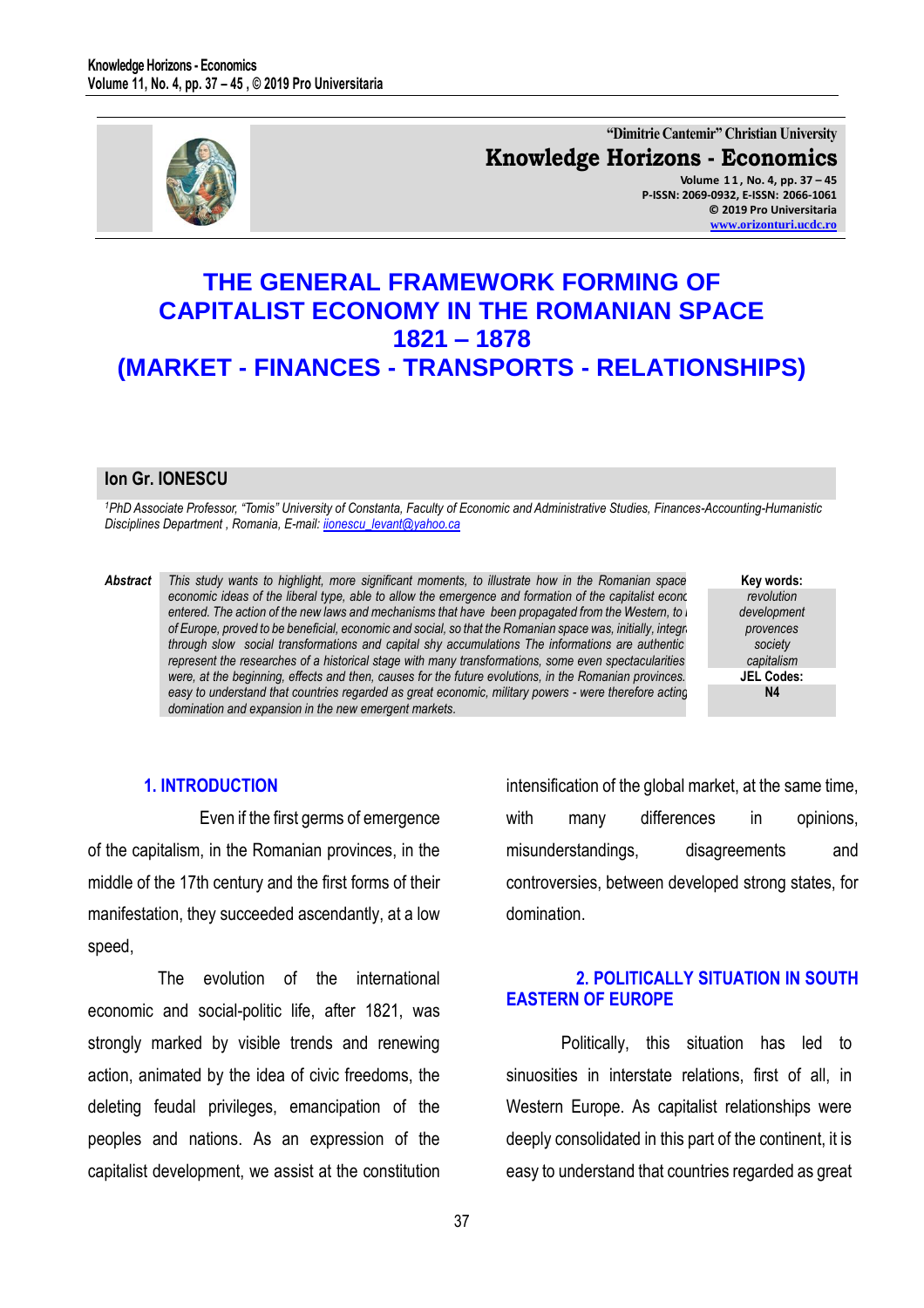powers - economic, military - were therefore acting, for domination and expansion.

"In Southeast Europe, the continued decline of the Ottoman Empire and the intensification of the Russian and Habsburg expansive actions, have accentuated the rivalry of these powers engaged in the competition to control and divide the sphere of Ottoman domination into the Balkans, the Straits and the eastern basin of the Black Sea" (Ciachir, 1998).

In this context, in the direct contact of the Romanians, with the center and the west of Europe, they were penetrating, more and more, the ideas of capitalist origin and the economic experience, which was added to the first attempts, of the mid-eighteenth century.

In the years of crisis, preceded of the Romanian Revolution of 1821 year, Prince Ion Gheorghe Caragea tried to keep up the pace of the weather, without taking into account, the personal interests of some peaks, also known as the *Peak Crisis*. In the wake of the much desired emancipations and transformations, political and administrative reorganization was sought and attempted, a political reorganization, for the elaboration of a new legal code and for the development of education" (Iscru, 1983).

The consequences of the revolution led by Tudor Vladimirescu marked the beginning of insufficient changes, but inaugurated a distinct stage of transformations and structural thinking, especially, political, economic and social.

## **3. STRUCTURAL TRANSFORMATIONS FOLLOWING OF THE REVOLUTION FROM 1821**

The Romanian Revolution of 1821, though defeated by the Turkish armed intervention, through its program, called for substantive reforms, for the modernization of the institutions of power, the creation of a new legislative framework, which today, would be interpreted as well as the creating of a state But and other reforms based on the national idea, such as: the formation of a national army, reform and relaxation in the taxation field, customs and education reforms, trade reforms, the promotion on the basis of competence, without taking into account the created precedent.

Its echo has internationalized the Romanian problem, and from the main claims, made in its program, as well as from over one hundred memorials of the various boyar groups from both Principates, to the great powers, transcend liberal and democratic ideas, in the new spirit of bourgeois ideology. The revolution also, created a precedent for the other Romanian provinces: Tansilvania, Moldavia, Banat, Bessarabia and Dobrogea.

At the same time, conditions were created for a new ideological stream, with renewed goals that could not be either ignored or stopped, but capable of being an adaptable, favorable and compatible model with the upward trend of the historical stage and supported by the economic performances, Production and social relations from Western Europe.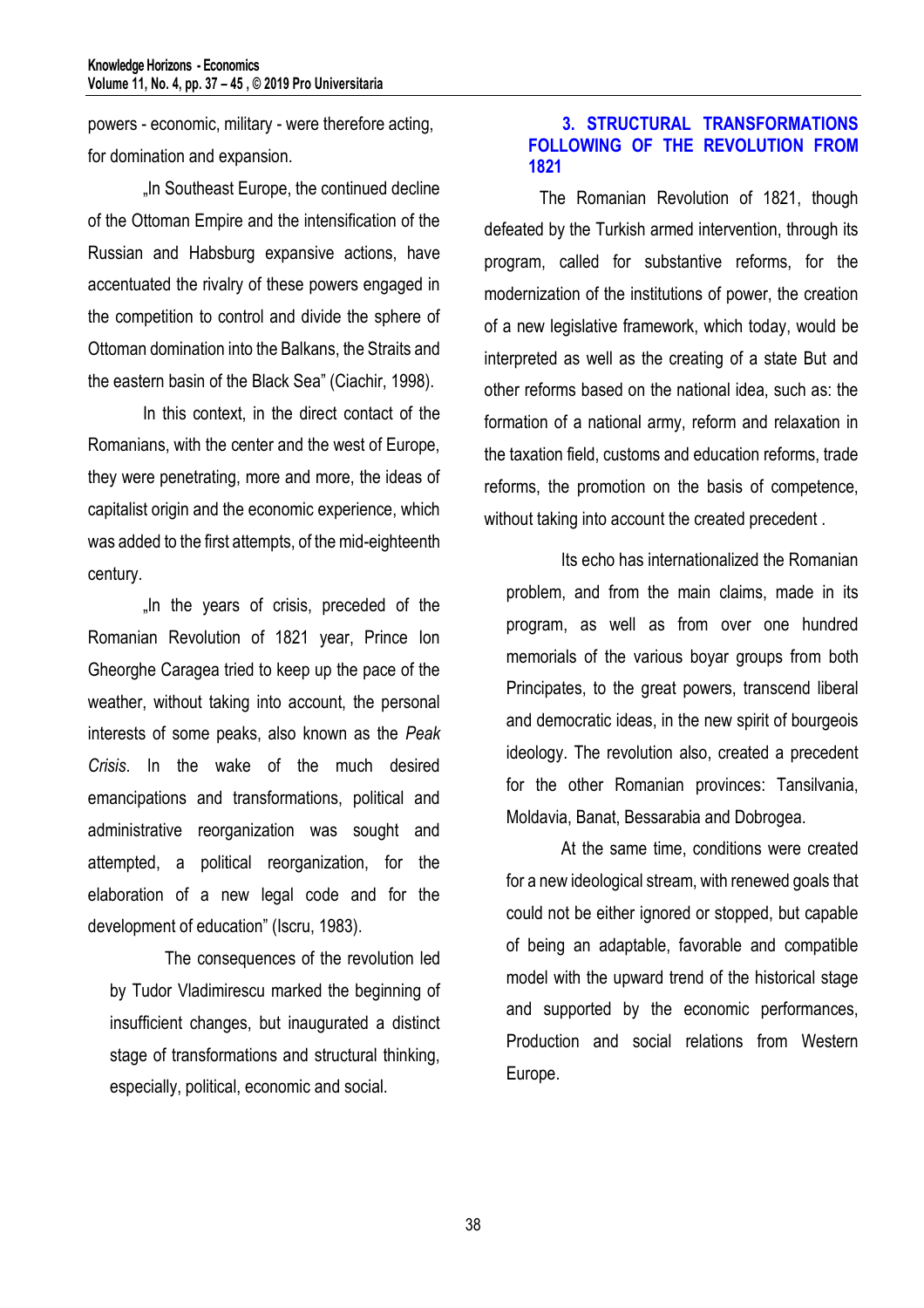#### **4. THE MAJOR MEANING OF THE REVOLUTION**

The major meaning of the started evolution, by the revolution of 1821 year, was the partial and gradual restoration of the sovereignty and autonomy of Wallachia and Moldavia. The Ottoman Empire consented to the reestablishment of the earthly rulers and the removal of the Greeks from the civil, military and ecclesiastical dignities, which began in 1822 year, by the installation, as the princes, of Grigore IV Ghica, into Moldavia and Ionitza Sandu Sturza, into Wallachia.

The Akerman (today - White Fortress) Convention, concluded, between the Russians and the Turks - in October 1827, provided for the duration of the reigns, seven years and the setting up of a regulation to correct the state of affairs, in the two Romanian Principalities, this second provision constituting the embryo of the future Organic Regulations.

The Russian-Turkish war, concluded in 1829 year, with the Peace of Adrianople, in addition to abusively transforming of Russia into a riveran state at the Danube, has also produced, beneficial political and economic consequences, first of all, Through the re-establishment of the Romanian-Moldo-Ottoman relations, in the sense of the return of the Principalities to the previous status, of autonomy, to which it adds the life-choice of the princes (principals).

## **5. ECONOMIC DEVELOPMENT OF WALLACHIA AND MOLDAVIA**

Regarding the economic development of Wallachia and Moldavia, "this was regulated in an additional act of the treaty, called special convention which, among other things, stipulated the assurance of freedom of navigation in both directions of the Danube-Black Sea-Sea Mediterranean trade, of the all merchant ships, irrespective of the flag, which had as a consequence, the closely interest of industrialized countries from the west of Europe, in relation to the Danubian trade, for the exchange of goods, especially cereals" (Atanasiu,.2003)

"The Convention proclaimed the freedom of Romanian trade (and thus the abolition of the Turkish monopoly and the exemption of the Principalities for the delivery of any supplies, to the High Gate) and shortly thereafter, the conditions for the liberalization of trade in Braila (1834) and Galatzi (1836) and then, Sulina (1856) - by granting of free port status (portfranco)" (Iorga, 1925).

This new state of affairs, through its practical effects, represented not only the liberation of the economy from servitude to the Porte, but also, the emergence of a maritime breach which directed the Romanian trade, towards the West and the amplification of the direct relations with a society belonging to the industrial civilization. The impact on the West gave an extraordinary impetus, to the process of change that began in the last quarter of the 18th century and to the ritm of modernization of the Romanian society, in its entirety.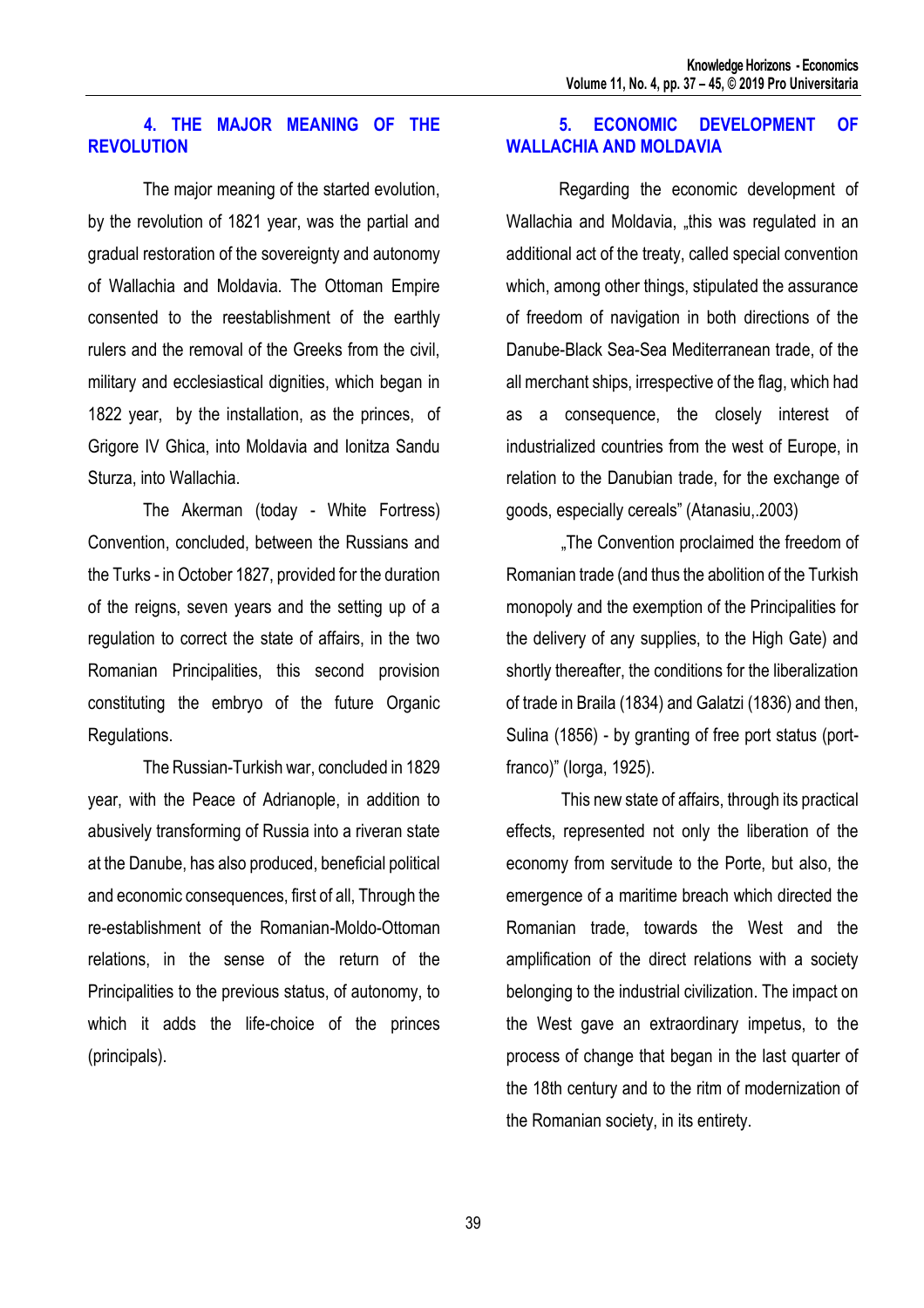# **6. THE ACCELERATION OF THE REFORM RITHM**

Under these conditions, the application of the Organic Regulations (1831/ 1832-1848) - almost identical - to both Principalities, has accelerated the pace of reforming of the institutions - essentially feudal, but has created new modern institutions, favorable to the development of the capitalism, Marking the entry into a new stage of economic, social and political development. Despite all its decreases, especially, related to the maintenance even of some forms of feudal relations - the Organic Regulation, in fact, replaced the first written Romanian constitution with new and modernizing provisions.

Thus, was instituted constitutional rule and the central authority of the prince was controlled by the Public Assembly, a body with wide legislative and control powers, which had the significance of a parliamentary regime in the making and an embryo of applying of the principle of separation powers in the state. It also provided for: uniform administration, measures to stimulate the development of the economy - such as the freedom of the internal and external trade and order in the tax system - replacing old chaos, with a unique tax, called capitationt" (Muresan, 1995) (former bir).

In Transylvania, Banat and Bukovina, found under the rule of Vienna, the process of destroying feudalism and the emergence of capitalist elements has seen a more rapid pace and more obvious results, compared to Moldavia and Wallachia, but inferior to other areas of the Empire Habsburgic.

Through a series of reforms, specific to the enlightened absolutism, that began at the end of the eighteenth century, as well as by the retention of troops in Transylvania, the Vienna power was limited, until the cancellation, of the autonomy of Transylvania, for the direct subordination of the local administration and Systematically and effectively violating of the provisions of Leopoldine Diploma. One of the instruments of political domination of the imperial authorities, the pressure on the privileged categories, was the policy of attracting Romanians to Unity.(the union of the ortodox church, with Rome).

In the first decades of the nineteenth century, "the struggle for social and national emancipation, in the new conditions of economic transition to capitalism, increased, and the consciousness of ethnic unity with the Romanians found over the Carpathians, led to the intensification of the material and Spiritually relations, between the three Romanian Countries, to the aspiration towards their political unity" (Constanescu, 1998).

The periods that preceded and succeeded the revolutionary movements and events of 1821, were characterized by chaos in the Romanian money circulation, trying at the time, different methods of rectifying the situation. To begin with, the use of *debit money*, without material existence, as a means of expressing the various currencies in circulation, as precursors of the account money, was formalized. Thus, it became possible for the liontailer to become a conventional standard, with the quality of official calculation money, called a fictitious money without *material being*" (Vijoli, 1958).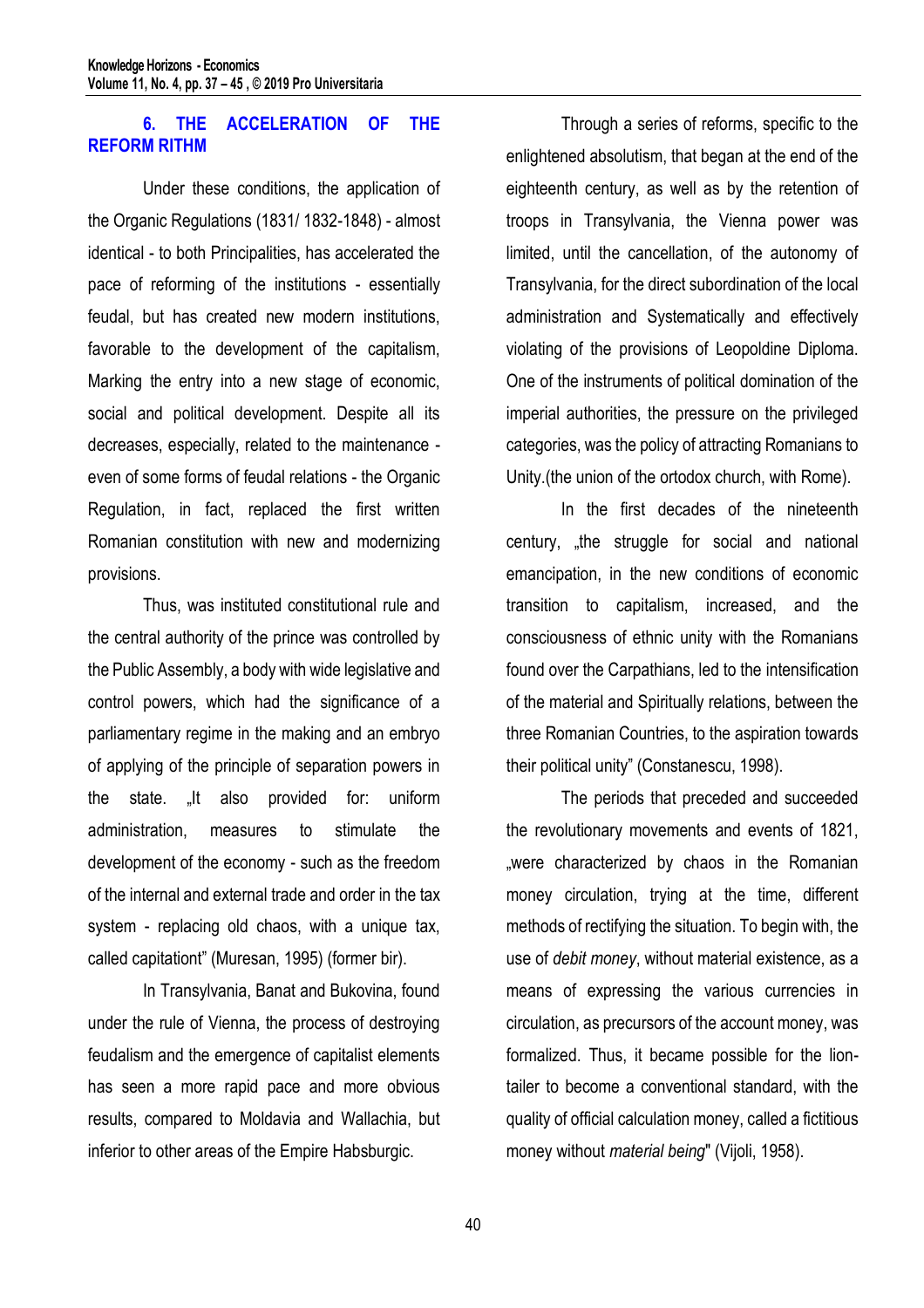Another attempt to place order in finance appeared in 1831, implemented in 1832 and which "stipulated the introduction of the bimetallic system that worked successfully, during the period between the sec. The sixteenth and eighteenth centuries, in western Europe, establishing itself as a standard monetary unit, the *Dutch duchy* (the yellow of Holland)" (Kiritescu, 1968), but the German duchy was accepted, and as a silver unit, the sorocovat. There was also a monetary union between the two principalities.

"Attempts to regulate the money circulation also existed from the rulers Alexandru Ghica (1834) and Mihail Sturza - 1837" (Vijoli, 1958).

In 1848, shortly before the revolutions of the same year broke out, "Mr. Gheorghe Bibescu and the same Mihail Sturza, intended to beat their own currency" and even "tried to issue banknotes". (Ionescu, 1936)

"The governments of the Romanian Principalities have ceased to request Ports, the authorization of the battery of a national currency, based on the stipulations of the Treaty of Paris, from 1856, which provided for their complete freedom in their internal affairs" (Boeresco, 1856)

The union of Moldova and the Romanian Country (1859) marked the entry into modernity of the country, putting the monetary problem on other bases. This historical act was responding to the need to increase the internal market, the better organization of the state, leaving free rein to the capitalist development of Romania. Thus, "in 1860, Alexandru Ioan Cuza ordered the drafting of a draft monetary law that provided for the beating of national

currencies called Romanian or Romanat" (Vârtosu, 1941), "the system itself being copied after the French one". (Bossy, 1931) As this first step failed, negotiations were held with the Sublime Gate in 1864, but the result was not the one expected.

Viewed at the time scale, all these provisions constituted a preparation for the unification of the Romanian Country and Moldova. In fact, the Organic Regulation is the first official document by which some foreign powers recognize the common origin of the Romanians, their continuity and religious community and interests, customs, language and economic life, all of which constitute sound arguments in support of the Unification of the Romanian Country and of Moldova, since 1859.

The bimetallic system came into crisis, and for its maintenance, for protectionist purposes, "on September 28, 1865, the Latin Monetary Union, composed of France, Belgium, Italy, Switzerland and then Greece" appeared (Vijoli, 1958).

"It was obvious the necessity of introducing a unitary monetary system, generalized, with legal, technical theoretical basis, indispensable to the economic life of any nation".(Jinga, 1981)

From this moment, "the unorganized, heterogeneous and dependent monetary circulation was replaced, with another, based on its own, modern issue, following the French model, and of the group of countries that joined the Latin Monetary Union" (Kiritescu, 1931).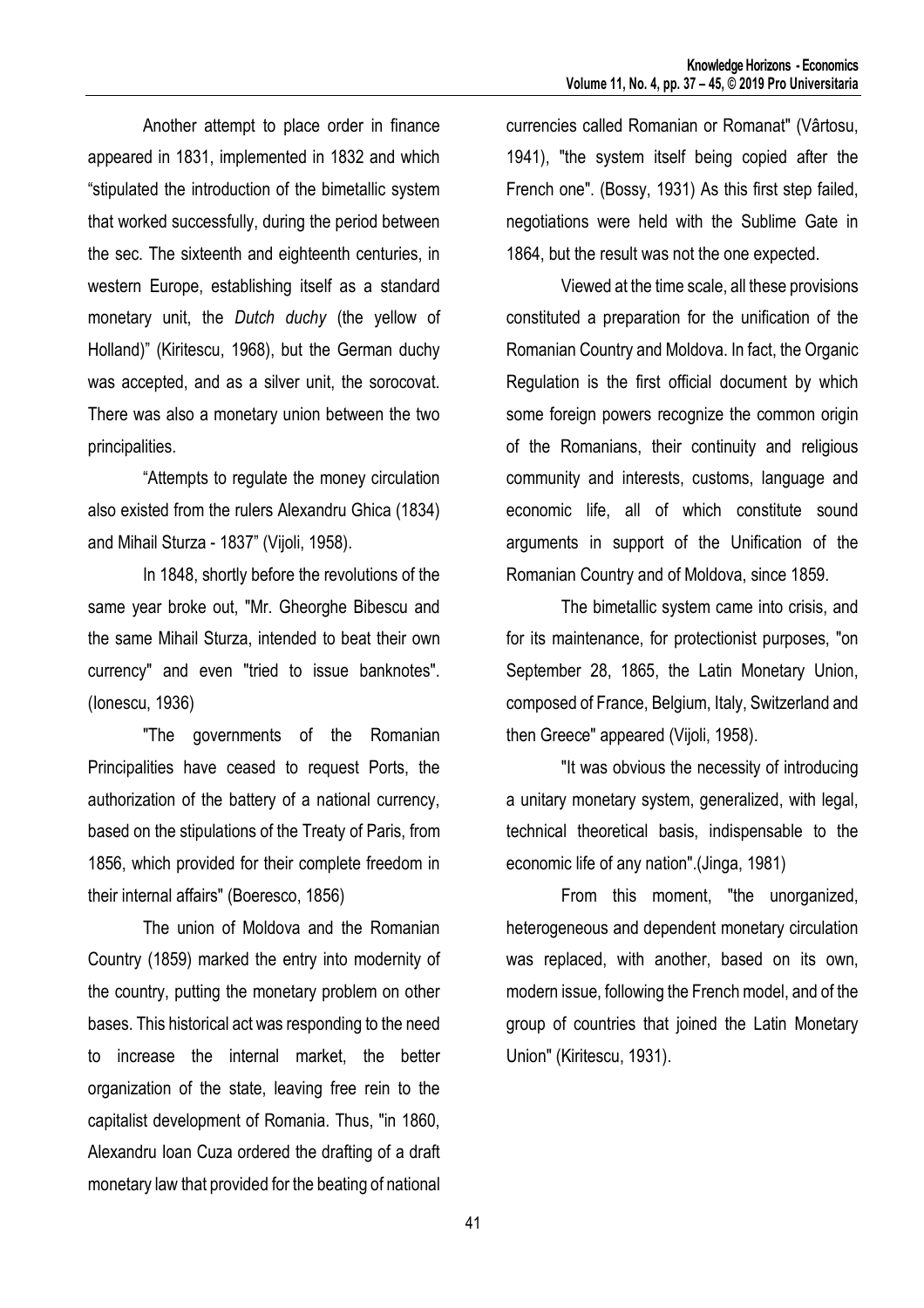## **7. THE ROAD TO THE MARKET ECONOMY**

The road to the market economy was opened, creating the conditions for the transformation of the popular consciousness, into the national consciousness, whose germs had sprouted, towards the middle of the eighteenth century, at the same time, leading to the struggle for state unity and full independence.

The European Revolutionary Wave, of 1848 year, covered all the territories inhabited by the Romanians, the objectives of the revolutions, materializing on these territories, in three fundamental programmatic acts, drafted independently and known under the names of "Our Principles for Homeland Reformation - in Moldova", The Proclamation from Islaz"- in Wallachia and "The Blaj Program"- in Transylvania. These programs enounce the rights of the nation, define the country's internal and external status, the civil status of the inhabitants, and the reforms, aimed to led at these Accomplishments.

Naturally, economic objectives have an important place in all three Romanian programs. Within the common elements of their content, a particular place is dealt by the national problem, which is under the double aspect, of national unity and independence and considerated as a particularly favorable factor, for the developmentof a modern economy.

## **8. ROMANIA'S ENROLLMENT ON THE REFORM ROAD**

In the strictly economic field, the programmatic acts of the revolutionaries of 1848 year, provide for the liquidation of the feudal agrarian relations, the emancipation and the equipping with land of the peasantry, the emancipation of the subordinate monasteries to Constantinople, the equitable distribution of the taxes, a modern credit and education system of all degrees. However, of all these objectives, the most discussed was the emancipation and equipping with land of the peasants.

Among the events that followed the three revolutions, the Treaty of Paris, signed on March 30, 1856, concluded the conflict known as the Crimean War. "In addition to the fact that Russia ceased to be a Danubian state, the Black Sea was neutralized and the European Commission of the Danube (1856) was established. According to this treaty, it returned to Moldavia, the southern Bessarabia and the principles of internationalization of navigation freedom, on the Danube, were extended to the Lower Danube" (Boeresco, 1856). It also provided the revision of the Organic Regulations, according to the wishes of the Romanians, for which purpose, following to be convened un Ad-Hoc Assembly, for each principality.

In April 1858, the conclusions from the report of the European Commissioners, on the analysis of the resolutions of the two Ad Hoc Assemblies, for the organization of the Romanian Principalities, were presented to the Paris Conference (the representatives of the seven Powers). The final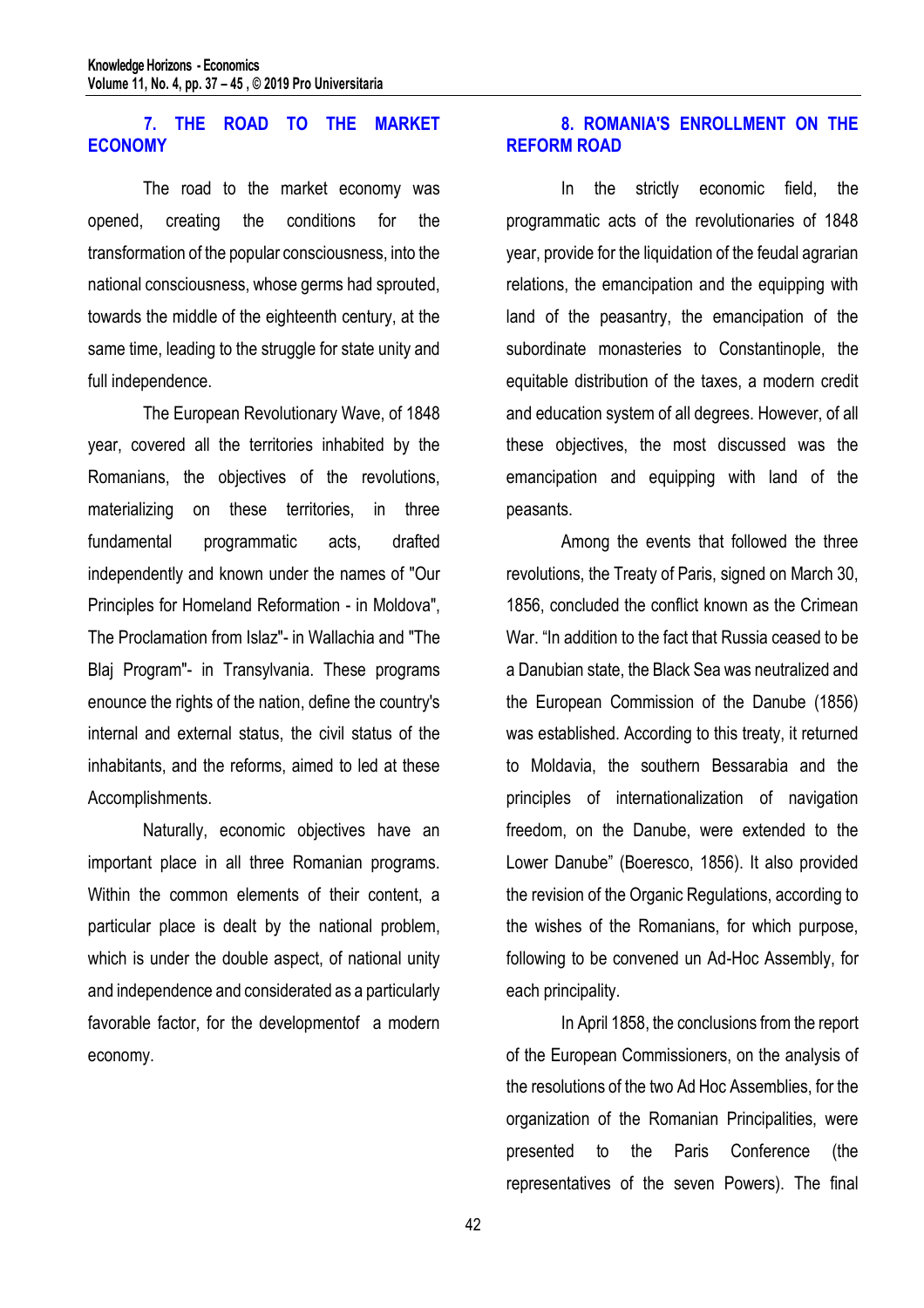document was titled The Paris Convention (1858) which established the future political, social and administrative status of the Romanians.

.The Union of the Principalities, made by Alexandru Ioan Cuza's double choice, produced great joy in all the Romanian provinces" (Ciachir, 1998) and has put the great European powers, in front of a fulfilled fact. In this way, was realised a fundamental desideratum of the era, that has marked the beginning of the process of formation, based on modern criteria, of the Romanian national state.

From this moment on, a superior stage of our history began, a structural and legislative reform, the emergence of some democratic institutions and a weakening of the dependence from Ottoman Empire.

The reopening of the Eastern issue and the expansion of the anti-Ottoman struggle, in 1876 year, through the participation of Serbs, Montenegrins and Bulgarians, combined with the interference of European powers in resolving the crisis, created the favorable European conjuncture for the achievement of Romania's independence state. Its proclamation in 1877 year and its conquest with the arms, on the battlefield, were recognized diplomatically and internationally at the Congress of Berlin (1878). The peace trea"ty stipulated that Romania included the Danube Delta, the Serpent Island and the Dobrogea province - from the east of Silistra, to the south of Mangalia (Ionescu, 1998 and Mehmed, 1976), and the southern" Bessarabia came to "Russia which regained the status of riveran country, at Danube". (Ionescu, 1998)

Transformations from economics, technology, social and political life, which were interconditioned, began to make their mark on the evolution of the capitalist market.

The deepening of the international division of labor, also reverberated in the Romanian Principalities. The goods in traffic were addressed to a larger consumption, growing, as opposed to the previous stage.

In the first half of the nineteenth century, the largest share came from textile plants in the country, cotton and wool, determined by the growth of the urban population, as well as the decline of the peasant household industry. As a result, the trade in textile raw materials and cereals - as a result of the need for products for the food industry and food for the non-agricultural population - has also increased rapidly.

As a result, "there was a permanent expansion of the trading market, so that Europe was in first place, concentrating 80% of world trade, with England leading" (Maurois, 1987). An important role in the development of the market, it had the penetration of transports and tendencies of modernization and the means of communication. The gradual realization of the railway network has been achieved and important successes have been achieved, for that time, in rethinking maritime transport.

The dominant commercial doctrine of this stage was free trade. Applied in practice, for the first time, by the Franco-British treaty, from 1860, which included the most favored nation clause. Free trade was materialized through a whole network of treaties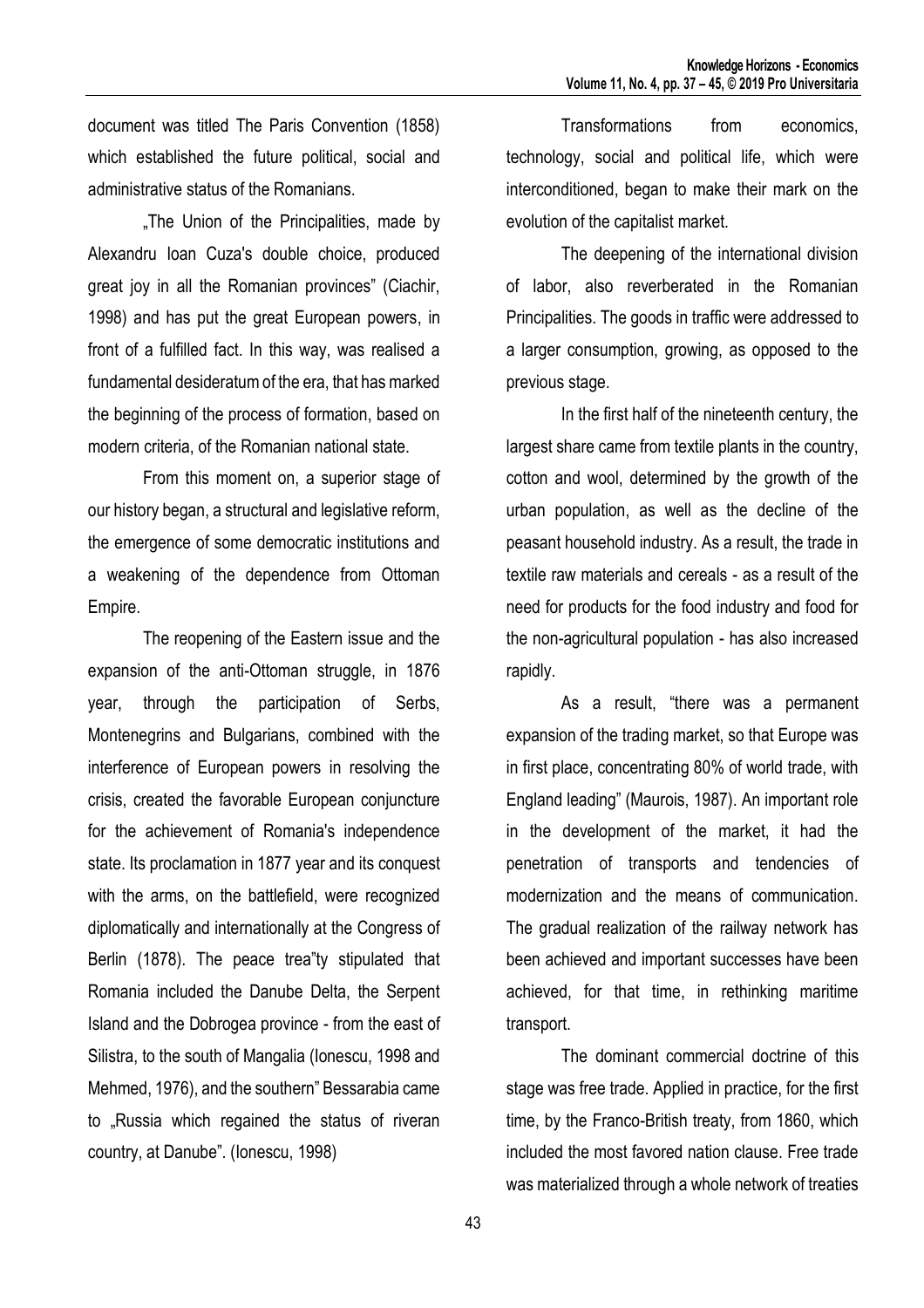and conventions covering all European countries. "Some events, especially the crisis that started in 1873" (Carpantier and Leburn, 1997), questioned the effectiveness of this policy.

#### **9. CONCLUSIONS**

The events in the Romanian Principalities, in the analzied period, are taking place, when the Western European world is at the stage of freemarket capitalism - from the end of the 18th century, until the beginning of the 19th century - a period of obvious development, of the world market. Transformations in the economy, technology, social life and politics, which were interconditioning, put their mark on the evolution of the world capitalist market.

There is a deepening of the international division of labor, following the industrial revolution, through the creation of a group of industrialized countries, which has led to international conomic relations, becoming permanent and necessary. Trafficked goods "were destined for large consumption, mass consumption, unlike the previous stage, where commodity traffic coresponded to a limited luxury consumption."(Bocanete, 2011) Even if they were at an early stage of the reforms, the Romanian Principalities, in the virtutute of economic development, began to participate at the international trade which grew steadily (between 1780 and 1800 it increased by 60% and between 1800 and 1850 - Value increased four times).

Substantial changes have also occurred in the structure of goods. In the first half of the

nineteenth century, in the three Romanian Countries, the highest weight was attributed to textile plants, cotton and wool, due to the increase in urban population and the decline of the rural household industry. As a result, trade in raw textile, raw materials and cereals, increased - due to the need for food and food products for the non-agricultural population - in rapid growth.

#### **BIBLIOGRAPHY**

- Atanasiu, Carmen, *The Problem of Sovereignty at the Danube and Romanian Fluvial Navigation (1919-1945)*, Bucharest, 2003.
- Bocănete, Oana, *Studierea organizării managementului corporativ în ţările dezvoltate [Study of the organization of the corporate management in the developed countries, at the International Scientific Conference]*, la Conferinţa Stiințifica Internaționala, in "Probleme și Perspective de Dezvoltare a Potenţialului Economic şi Managerial al Republicii Moldova în Condiţii de Criză" [in "Problems and Perspectives for the Development of the Economic and Managerial Potential of the Republic of Moldova in Crisis Conditions"], 21 aprilie 2011..
- Boeresco, B., La *Roumanie après le Traité de Paris du 30 mars 1856*, Paris, E. Dentu Libraire Editeur, 1856.
- Bossy, R.V., *Agenţia diplomatică a României în Paris şi legăturile franco-române sub Cuza Vodă [Romania's diplomatic agency in Paris and Franco-Romanian ties under Cuza]*, Bucureşti, 1931.